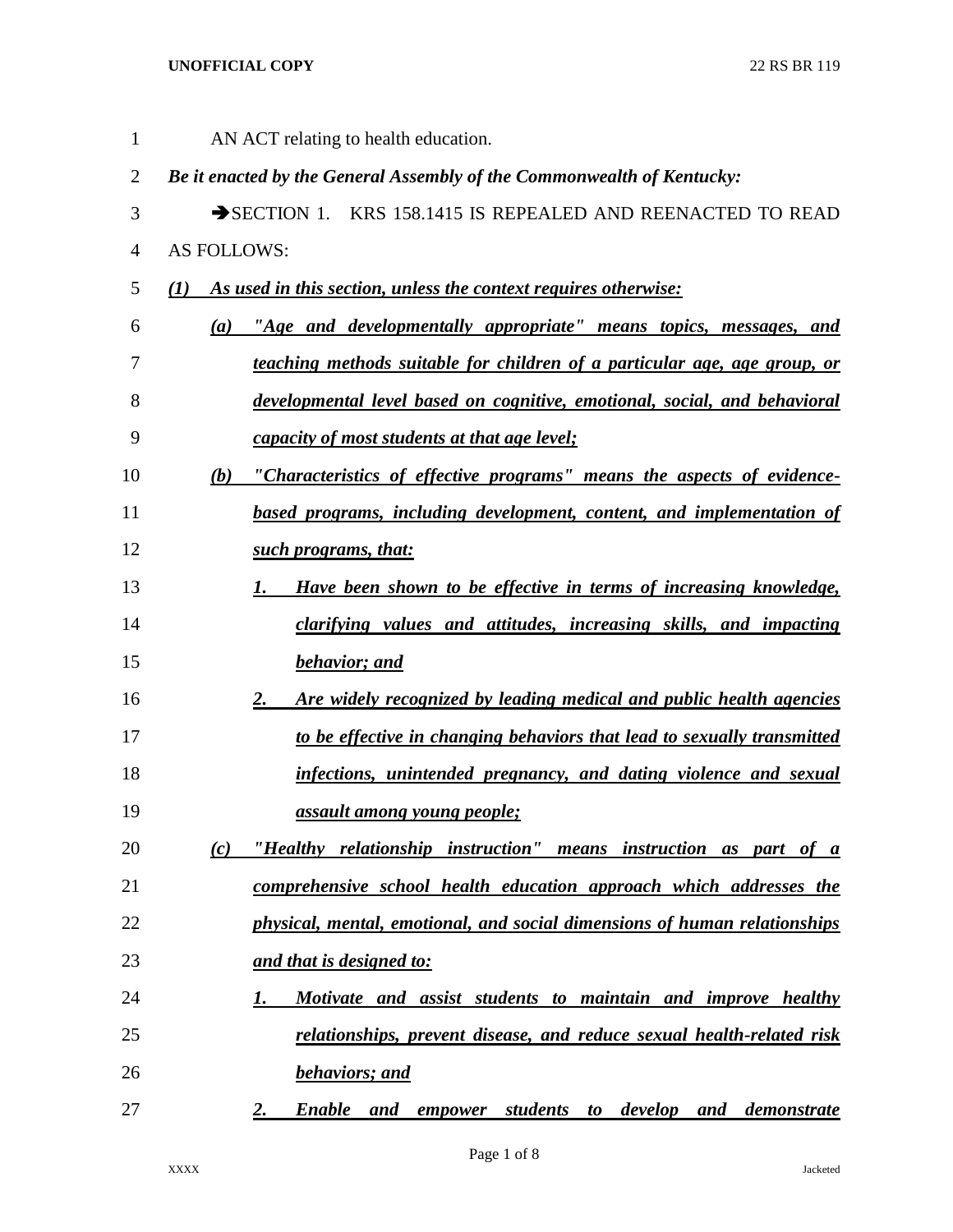| 1              |                             | developmentally appropriate relationships;                                        |
|----------------|-----------------------------|-----------------------------------------------------------------------------------|
| 2              | (d)                         | "Consent" means affirmative, conscious, and voluntary agreement to                |
| 3              |                             | <i>engage in interpersonal, physical, or sexual activity;</i>                     |
| $\overline{4}$ | (e)                         | "Culturally appropriate" means materials and instruction that respond to          |
| 5              |                             | culturally diverse individuals, families, and communities in an inclusive,        |
| 6              |                             | respectful and effective manner and includes materials and instruction that       |
| 7              |                             | are inclusive of race, ethnicity, languages, cultural background, religion,       |
| 8              |                             | gender, gender identity, sexual orientation, and different abilities;             |
| 9              | (f)                         | "Department" means the Kentucky Department of Education;                          |
| 10             | $\left( \mathbf{g} \right)$ | "Gender expression" means the expression of one's gender, including               |
| 11             |                             | expression through behavior, clothing, hair, or voice, and which may or           |
| 12             |                             | may not conform to socially defined behaviors and characteristics typically       |
| 13             |                             | <u>associated with being either masculine or feminine;</u>                        |
| 14             | (h)                         | "Gender identity"<br>means the gender-related identity, appearance,               |
| 15             |                             | mannerisms, or other gender-related characteristics of an individual,             |
| 16             |                             | <u>regardless of the individual's designated sex at birth and shall include a</u> |
| 17             |                             | person's deeply held sense or knowledge of their own gender as male,              |
| 18             |                             | female, both, or neither;                                                         |
| 19             | (i)                         | "Inclusive" means curriculum that ensures that students from historically         |
| 20             |                             | marginalized communities see themselves reflected in classroom materials          |
| 21             |                             | and lessons, including but not limited to communities of color; immigrant;        |
| 22             |                             | lesbian, gay, bisexual, and transgender communities; people with                  |
| 23             |                             | disabilities; and others whose experiences have been traditionally left out of    |
| 24             |                             | <b>health education programs and policies;</b>                                    |
| 25             | <u>(i)</u>                  | "Medically accurate and complete" means a program of instruction that             |
| 26             |                             | contains information that:                                                        |
| 27             |                             | Has been verified or supported by the weight of research conducted in<br>1.       |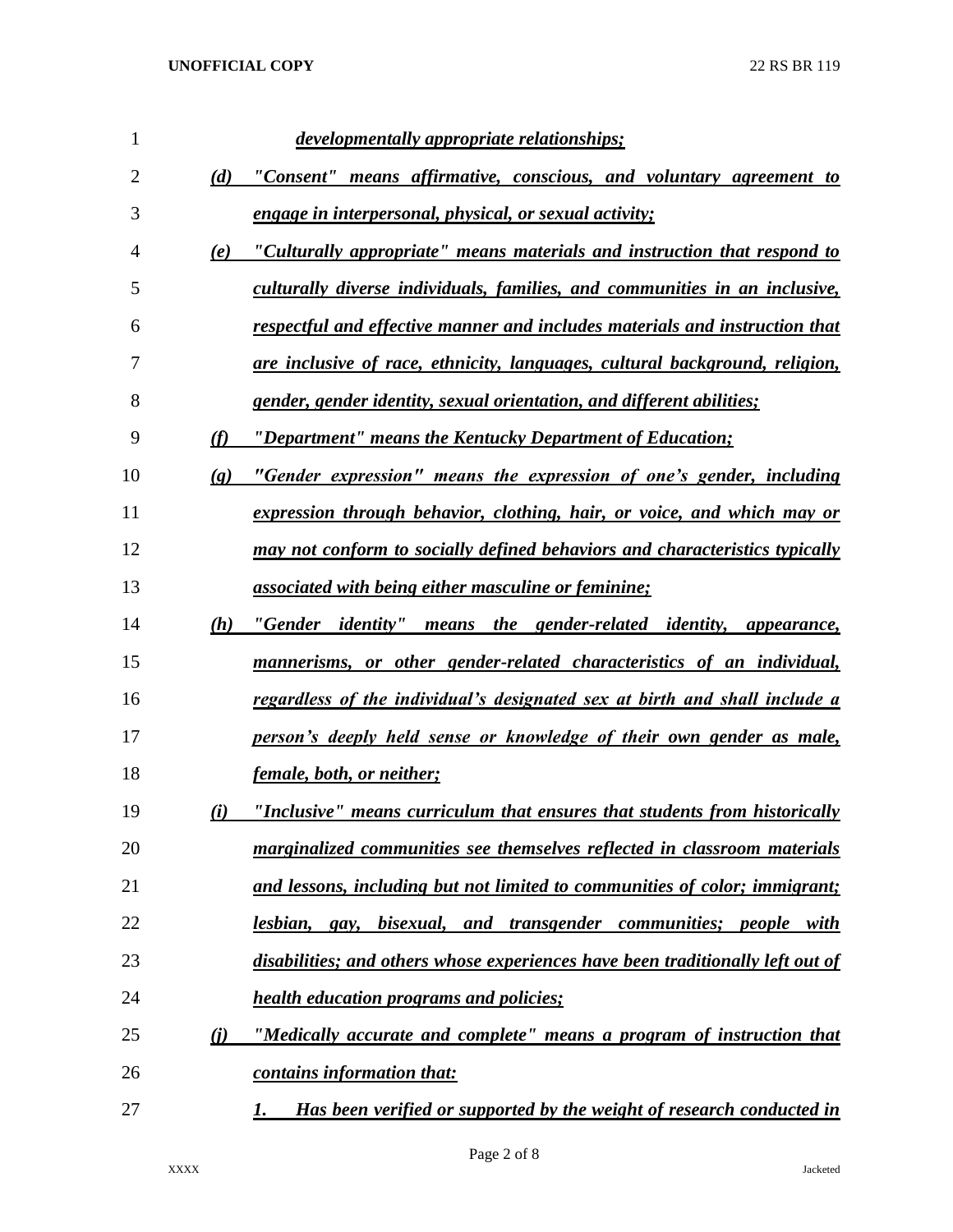| 1              |     | compliance with accepted scientific methods and is published in peer-                |
|----------------|-----|--------------------------------------------------------------------------------------|
| $\overline{2}$ |     | <u>reviewed journals;</u>                                                            |
| 3              |     | 2.<br>Leading professional public health or medical organizations,                   |
| $\overline{4}$ |     | government agencies, and scientific advisory groups with relevant                    |
| 5              |     | expertise in the field recognize as accurate, objective, and complete;               |
| 6              |     | and                                                                                  |
| 7              |     | 3.<br>Does not withhold information about external anatomy involved in               |
| 8              |     | sexual functioning or the effectiveness and benefits of correct and                  |
| 9              |     | consistent use of condoms and other contraceptives;                                  |
| 10             |     | "Human development" means the lifelong process of physical, behavioral,<br>(k)       |
| 11             |     | cognitive, and emotional growth;                                                     |
| 12             |     | (l)<br>"Sexual orientation" means an individual's physical, emotional, or sexual     |
| 13             |     | attraction to the members of a specific gender and includes homosexuality,           |
| 14             |     | <b>heterosexuality, bisexuality, and asexuality; and</b>                             |
| 15             |     | "Trauma-informed" means addressing vital information about sexuality<br>(m)          |
| 16             |     | and well-being that takes into consideration adverse life experiences and            |
| 17             |     | <u>their potential influence on sexual decision-making.</u>                          |
| 18             | (2) | Beginning in the 2023-2024 school year, each school district shall provide           |
| 19             |     | healthy relationship instruction to all public school students in kindergarten       |
| 20             |     | through grade twelve (12).                                                           |
| 21             | (3) | The healthy relationship instruction required by subsection (2) of this section      |
| 22             |     | shall include instruction that is age, developmentally, and culturally appropriate   |
| 23             |     | <u>on:</u>                                                                           |
| 24             |     | The physical, social, and emotional changes of human development;<br>(a)             |
| 25             |     | Human anatomy, reproduction, and human development;<br>(b)                           |
| 26             |     | <b>Healthy relationships based on mutual respect, including:</b><br>(c)              |
| 27             |     | healthy<br>Distinguishing between<br>unhealthy<br><i>relationships,</i><br>1.<br>and |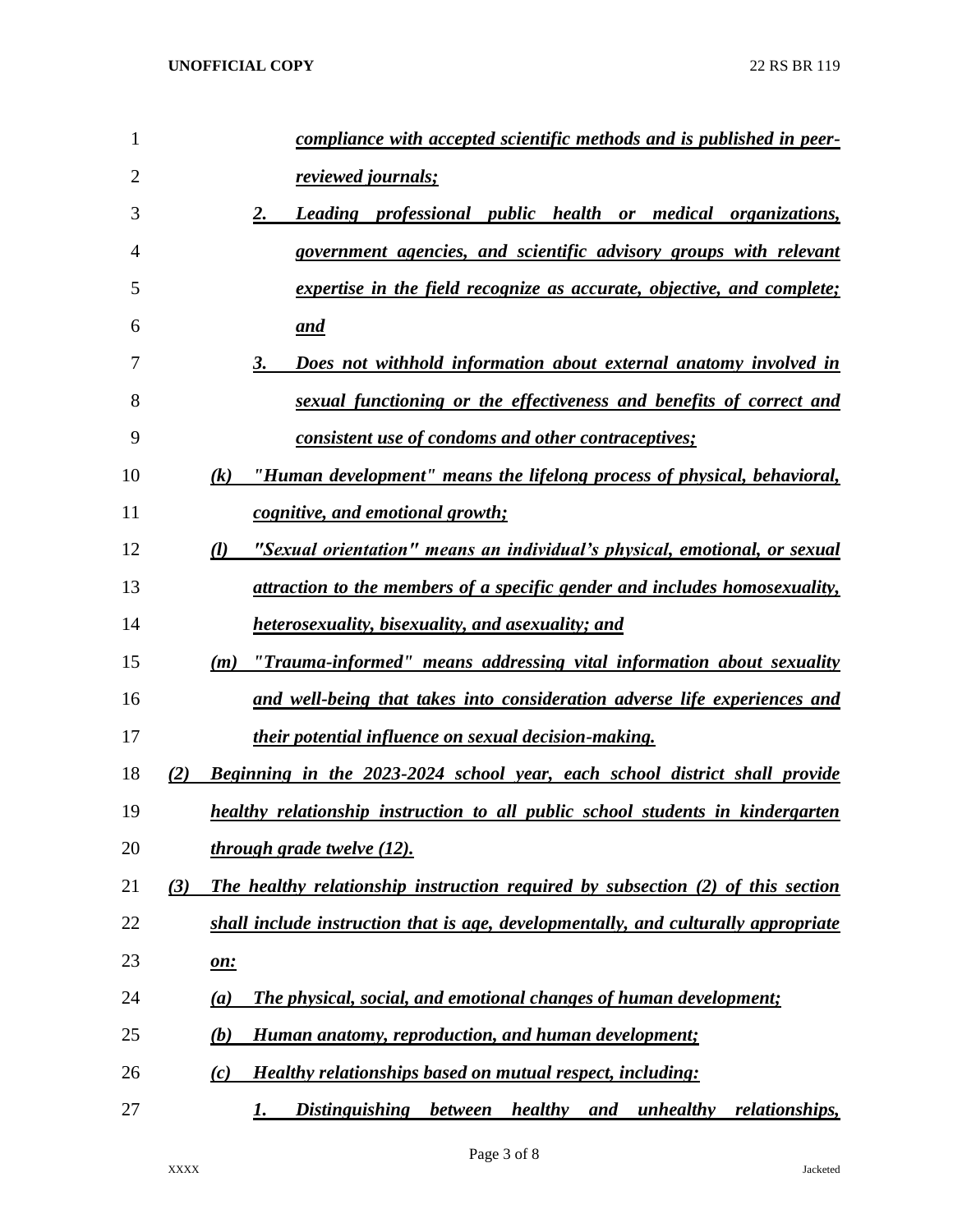| $\mathbf{1}$   | including friendships and relationships within families;                                 |
|----------------|------------------------------------------------------------------------------------------|
| $\overline{2}$ | Developing effective communication, negotiation, and refusal skills,<br>2.               |
| 3              | including the skills to recognize and report inappropriate or abusive                    |
| 4              | <u>sexual behavior;</u>                                                                  |
| 5              | 3.<br><u>Understanding bodily autonomy, setting and respecting personal</u>              |
| 6              | <b>boundaries, practicing personal safety, and consent;</b>                              |
| 7              | <b>Examining the harm of gender-role stereotypes, violence, coercion,</b><br>4.          |
| 8              | <b>bullying, and intimidation in relationships; and</b>                                  |
| 9              | 5.<br>Exploring the way that gender stereotypes can limit all people;                    |
| 10             | (d)<br>Healthy decision-making skills about intimacy and relationships, including        |
| 11             | <b>but not limited to:</b>                                                               |
| 12             | Critical thinking, problem solving, self-efficacy, and decision-making;<br>1.            |
| 13             | $\overline{2}$ .<br><b>Exploring individual values and attitudes;</b>                    |
| 14             | $\overline{\mathbf{3}}$ .<br>Promoting positive body image among students, developing an |
| 15             | <u>understanding that there is a range of body types, and feeling positive</u>           |
| 16             | <u>about students' own body types;</u>                                                   |
| 17             | How to respect others and stay safe on the Internet and when using<br>4.                 |
| 18             | <u>other forms of digital communication;</u>                                             |
| 19             | 5.<br>Information on local services and resources where students can obtain              |
| 20             | additional information related to bullying, dating violence and sexual                   |
| 21             | assault, suicide prevention, and other related care;                                     |
| 22             | Encouraging youth to communicate with their parents or guardians;<br>6.                  |
| 23             | faith, health, and social service professionals; and other trusted adults                |
| 24             | <i>about healthy relationships;</i>                                                      |
| 25             | Creating a safe environment for all students and others in society; and<br>7.            |
| 26             | 8.<br><b>Examples of varying types of relationships, couples, and family</b>             |
| 27             | structures. Discussion of healthy relationships shall include                            |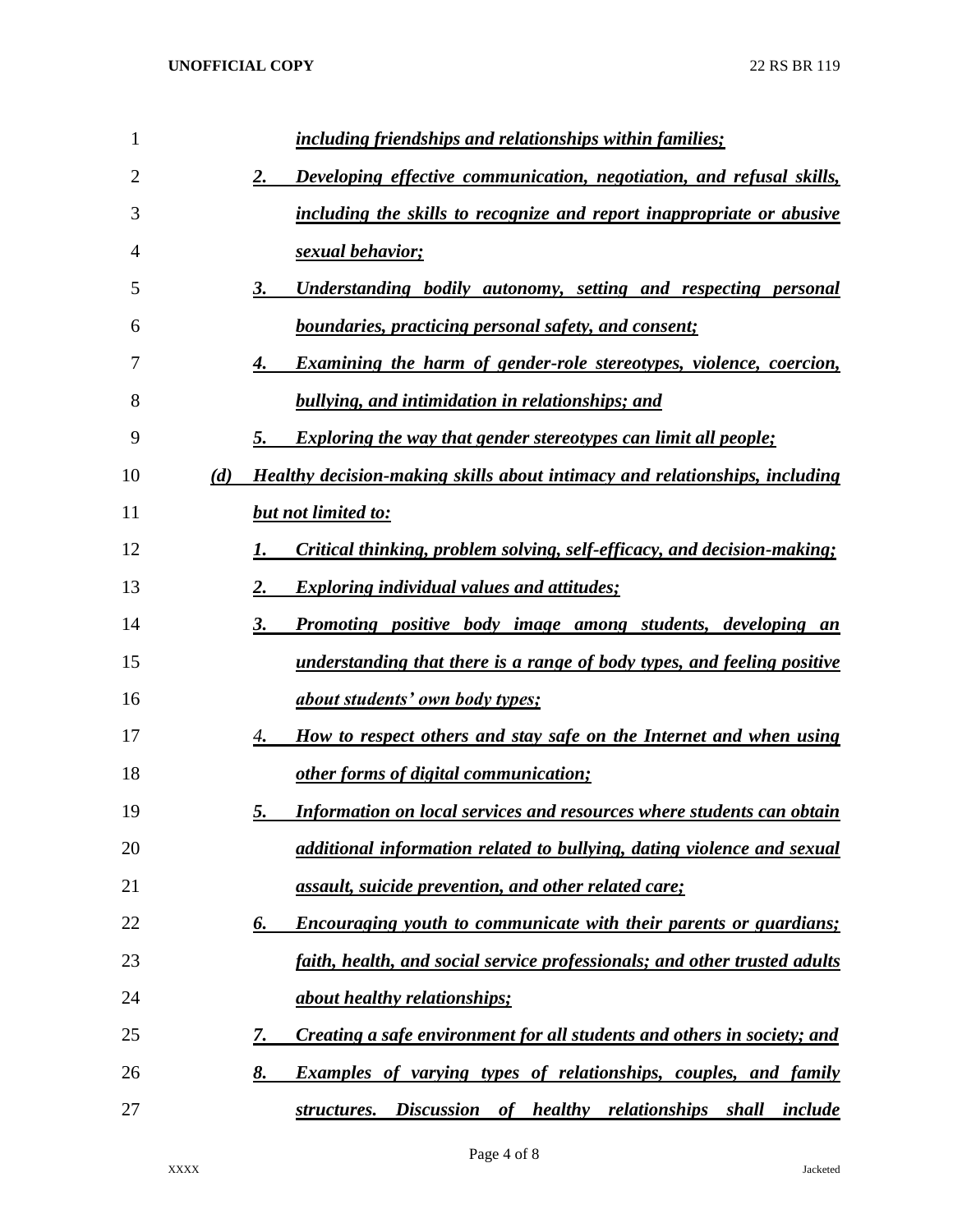| 1              | affirmative representation of lesbian, gay, bisexual, and transgender                                      |
|----------------|------------------------------------------------------------------------------------------------------------|
| $\overline{2}$ | individuals, relationships, and families;                                                                  |
| 3              | (e)<br><b>The benefits of abstinence;</b>                                                                  |
| 4              | (f)<br>The use of condoms, medication, and birth control and sexually transmitted                          |
| 5              | infection prevention measures and the options for pregnancy, including:                                    |
| 6              | The importance of effectively using condoms and preventive<br>1.                                           |
| 7              | medication to protect against sexually transmitted infections,                                             |
| 8              | including human immunodeficiency virus infection and acquired                                              |
| 9              | <u>immune deficiency syndrome;</u>                                                                         |
| 10             | 2.<br>The benefits of effective contraceptives, including condoms, in                                      |
| 11             | <u>avoiding unintended pregnancy;</u>                                                                      |
| 12             | 3.<br>The relationship between substance use and sexual health and                                         |
| 13             | <b>behaviors</b> ; and                                                                                     |
| 14             | <b>Information about local health services where students can obtain</b><br>4.                             |
| 15             | additional information and services related to sexual and reproductive                                     |
| 16             | health and other related care;                                                                             |
| 17             | Affirmative recognition of the roles that traditions, values, religion, norms,<br>$\left( \varrho \right)$ |
| 18             | gender roles, acculturation, family structure, health beliefs, and political                               |
| 19             | power play in how students make decisions that affect their health. Such                                   |
| 20             | instruction shall include examples of varying races, ethnicities, cultures,                                |
| 21             | and families, including single-parent households and young families;                                       |
| 22             | Age appropriate information about gender identity and sexual orientation<br>(h)                            |
| 23             | <u>for all students, including:</u>                                                                        |
| 24             | Affirmative recognition that people have different sexual orientations,<br>1.                              |
| 25             | <u>gender identities, and gender expressions; and</u>                                                      |
| 26             | Referrals to community resources that can provide additional support<br><u>2.</u>                          |
| 27             | <u>for lesbian, gay, bisexual, and transgender students; and</u>                                           |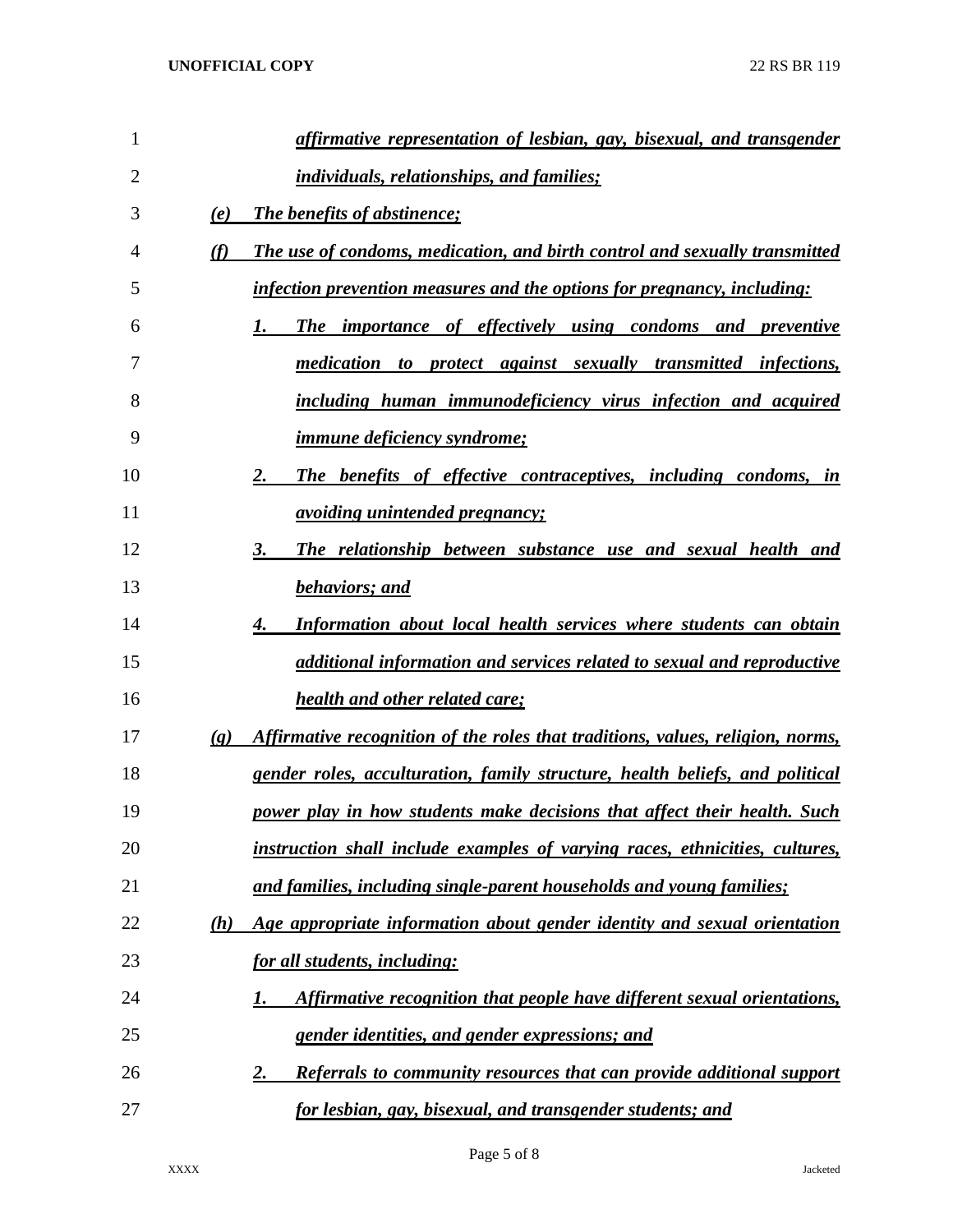## **UNOFFICIAL COPY** 22 RS BR 119

| $\mathbf{1}$ | Opportunities to explore the roles that race, ethnicity, immigration status,<br>(i)          |
|--------------|----------------------------------------------------------------------------------------------|
| 2            | disability<br>and language within different<br>status,<br>economic status,                   |
| 3            | communities play in how students make decisions that affect their health.                    |
| 4            | The healthy relationship instruction required by subsection (2) of this section<br>(4)       |
| 5            | shall implement curricula and instructional materials that:                                  |
| 6            | <b>Reflect the characteristics of effective programs;</b><br>(a)                             |
| 7            | Are aligned with the requirements set forth in subsection (3) of this section;<br>(b)        |
| 8            | Are inclusive of the experiences and needs of all youth in the school and do<br>(c)          |
| 9            | not discriminate on the basis of sex, race, ethnicity, national origin,                      |
| 10           | disability, religion, gender expression, gender identity,<br>or<br>sexual                    |
| 11           | <i>orientation;</i>                                                                          |
| 12           | (d)<br>Are accessible to all pupils, including pupils with disabilities, through the         |
| 13           | use of modified curriculum, materials and instruction in alternative                         |
| 14           | formats, auxiliary aids, or any other appropriate accommodation when                         |
| 15           | necessary to effectuate the purpose of delivering healthy relationship                       |
| 16           | <i>instruction to every student; and</i>                                                     |
| 17           | <u>Are trauma-informed.</u><br>(e)                                                           |
| 18           | (5)<br>A school or school district shall not restrict the ability of an instructor to answer |
| 19           | a question initiated by a student that is related to and consistent with this section.       |
| 20           | A school shall:<br>(6)<br>(a)                                                                |
| 21           | Make the curricula and instructional materials for healthy<br>1.                             |
| 22           | relationship instruction offered pursuant to subsection (2) of this                          |
| 23           | section available upon the request of a parent or guardian;                                  |
| 24           | <u>Establish a procedure for a parent or legal guardian to submit a</u><br>2.                |
| 25           | <u>signed statement to excuse a student from the instruction required by</u>                 |
| 26           | <u>subsection (2) of this section without disciplinary, academic, or any</u>                 |
| 27           | other type of penalty to the student; and                                                    |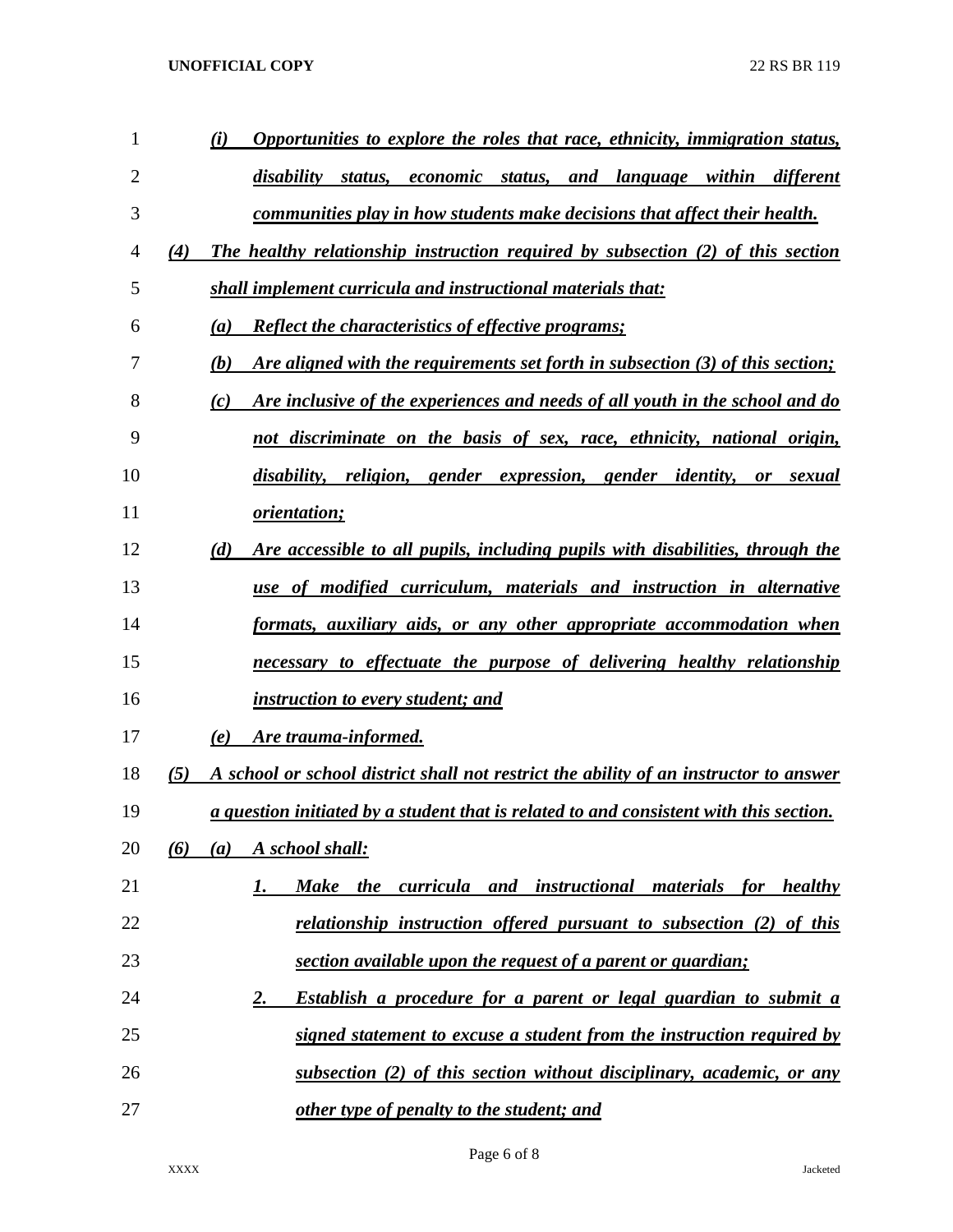| 1  | Adopt a policy prohibiting a student from being excused from the<br>3.                            |
|----|---------------------------------------------------------------------------------------------------|
| 2  | instruction required by subsection (2) of this section without a signed                           |
| 3  | <u>statement submitted by a parent or guardian pursuant to a policy</u>                           |
| 4  | <u>established in accordance with paragraph (b) of this subsection; and</u>                       |
| 5  | In the event of a parent or guardian submitting a signed statement to excuse<br>(b)               |
| 6  | <u>a student from the instruction required by subsection (2) of this section, a</u>               |
| 7  | school is encouraged to provide that student an alternate assignment on a                         |
| 8  | related topic during the instructional time.                                                      |
| 9  | The Kentucky Board of Education shall promulgate any administrative<br>(7)                        |
| 10 | regulations necessary to implement, administer, and enforce the provisions of                     |
| 11 | this section, including but not limited to administrative regulations:                            |
| 12 | <b>Establishing academic standards that are consistent with this section;</b><br>$\left(a\right)$ |
| 13 | Establishing minimum education and training qualifications for healthy<br>(b)                     |
| 14 | relationship instructors; and                                                                     |
| 15 | <b>Requiring that each school district submit a report biennially to the</b><br>(c)               |
| 16 | <i>department that identifies:</i>                                                                |
| 17 | The curricula used by the school district to provide healthy<br>1.                                |
| 18 | <i>relationship instruction;</i>                                                                  |
| 19 | <b>The number of students that:</b>                                                               |
| 20 | Participated in healthy relationship instruction; and<br>a.                                       |
| 21 | Were excused from healthy relationship instruction; and<br>$\bm{b}$ .                             |
| 22 | The duration of healthy relationship instruction in each grade level.<br><u>3.</u>                |
| 23 | The department shall maintain a list of recommended healthy relationship<br>(8)                   |
| 24 | curricula, instructional materials, and other resources that are consistent with                  |
| 25 | this section.                                                                                     |
| 26 | The requirements of this section shall apply to public charter schools as a health<br>(9)         |
| 27 | and safety requirement under KRS 160.1592(1).                                                     |